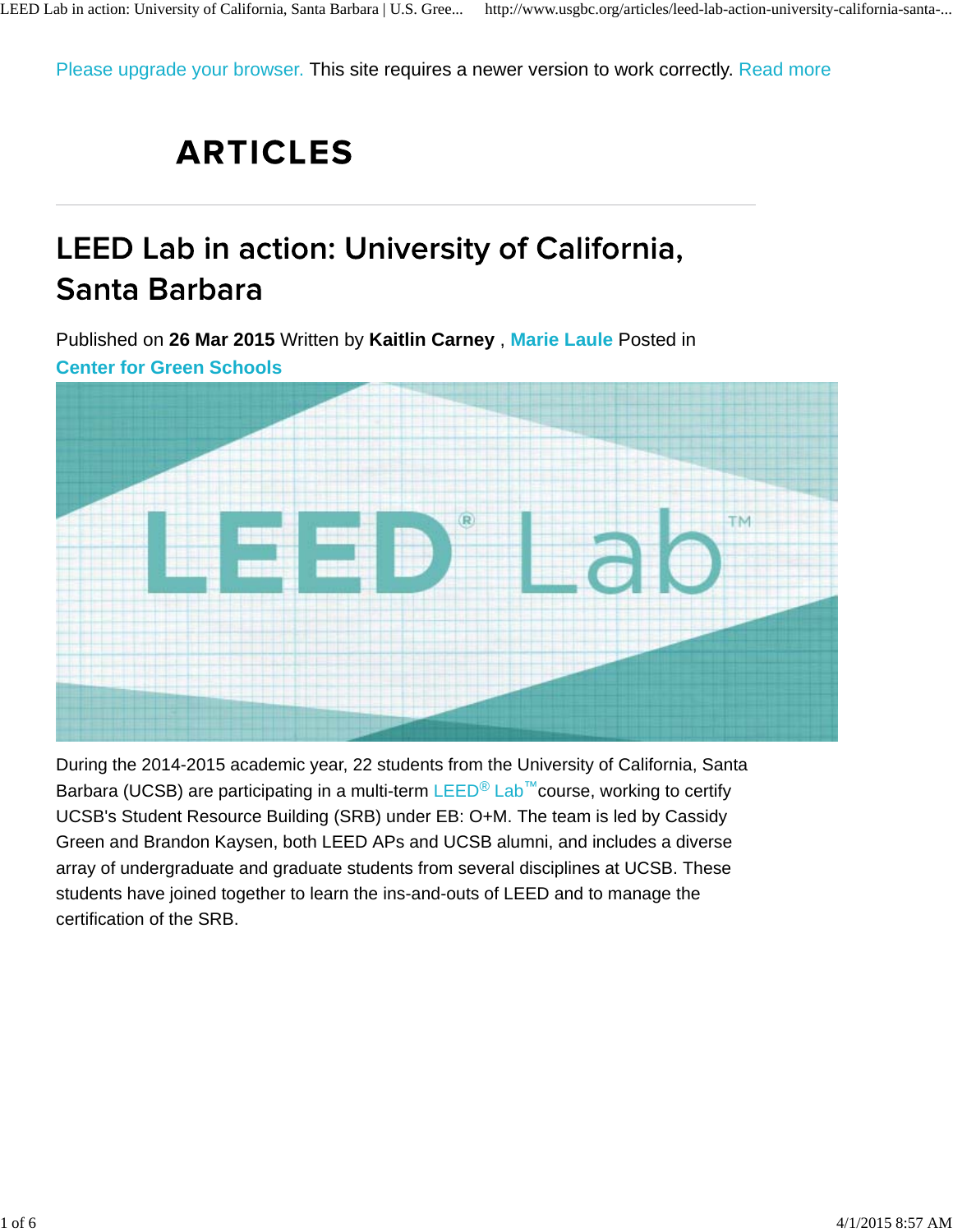

Each student in the course is participating for the full school year, ensuring that each team member gets to experience the project from start to finish. The students collect data within the building to develop performance reports over time, present feasibility reports at stakeholder meetings, and participate in the final application process for LEED certification. Throughout this process, students learn about a variety of green building techniques while broadening their project management and communication skills. The experience gained through assignments that focus on sustainable development practices and LEED requirements will allow many students to take the LEED Green Associate or LEED AP exam at the culmination of the project in June 2015.

One student said, "LEED Lab has extensively helped my understanding of the LEED certification process. Gaining experience with the program requirements and credit documentation of a real project is a lot more insightful when students do the work themselves, as opposed to just reading it out of the reference guide. LEED Lab has validated my interest in pursuing green building as a profession and I'm grateful to have had the opportunity to be involved in this unprecedented course at UCSB."

Another commented, "What I enjoy most about LEED Lab is how interactive the course has been. It gave me the hands-on experience that's been missing from my college education. The course has improved my understanding of the integrative process of certifying a building and has enhanced my interest in this field."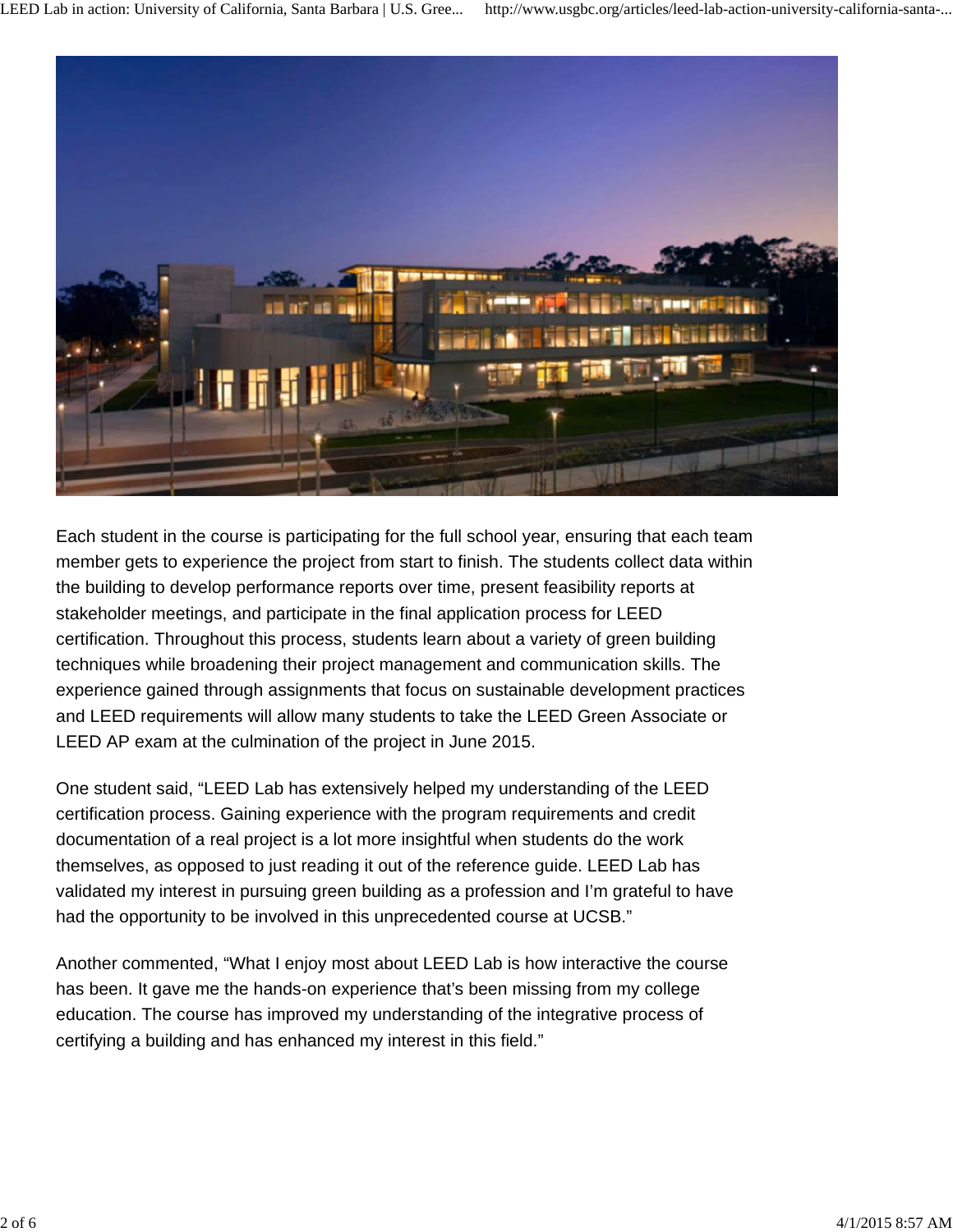

This week marks the end of the project's Performance Period. Here's a look back at what the teams have done so far!

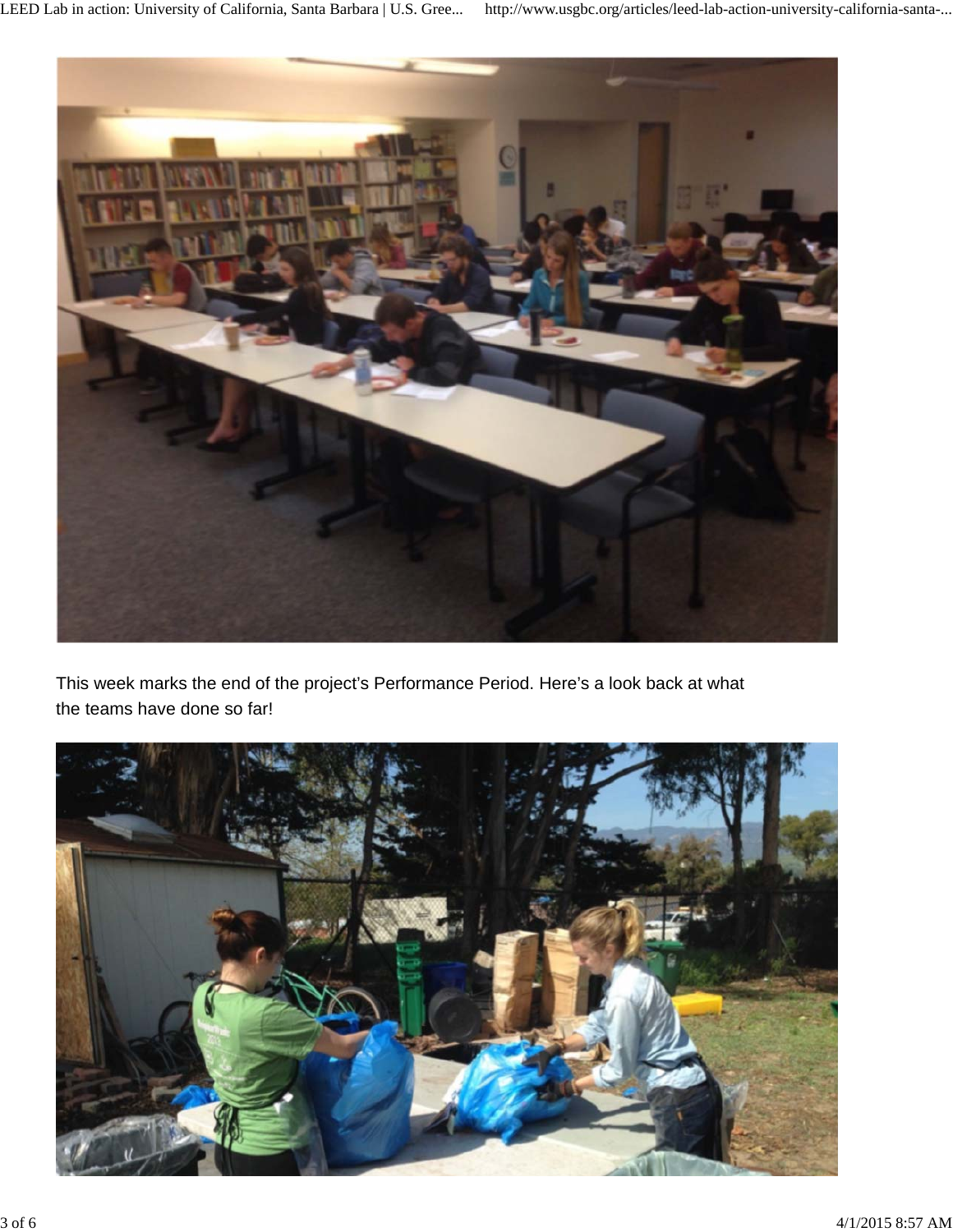

Members of the Materials and Resources team performing a waste stream audit, sorting through waste collected from the SRB. This team learned how implementation of effective purchasing policies and waste management policies can be a valuable asset to proper disposal and reduction of solid waste from a building.



Members of the Indoor Environmental Quality team perform an I-BEAM audit, to learn about basic functioning of the SRB's air quality maintenance and HVAC systems. This team was able to go on a special tour of the SRB's HVAC system on the roof with Jordan Sager, LEED Program Manager at UCSB.

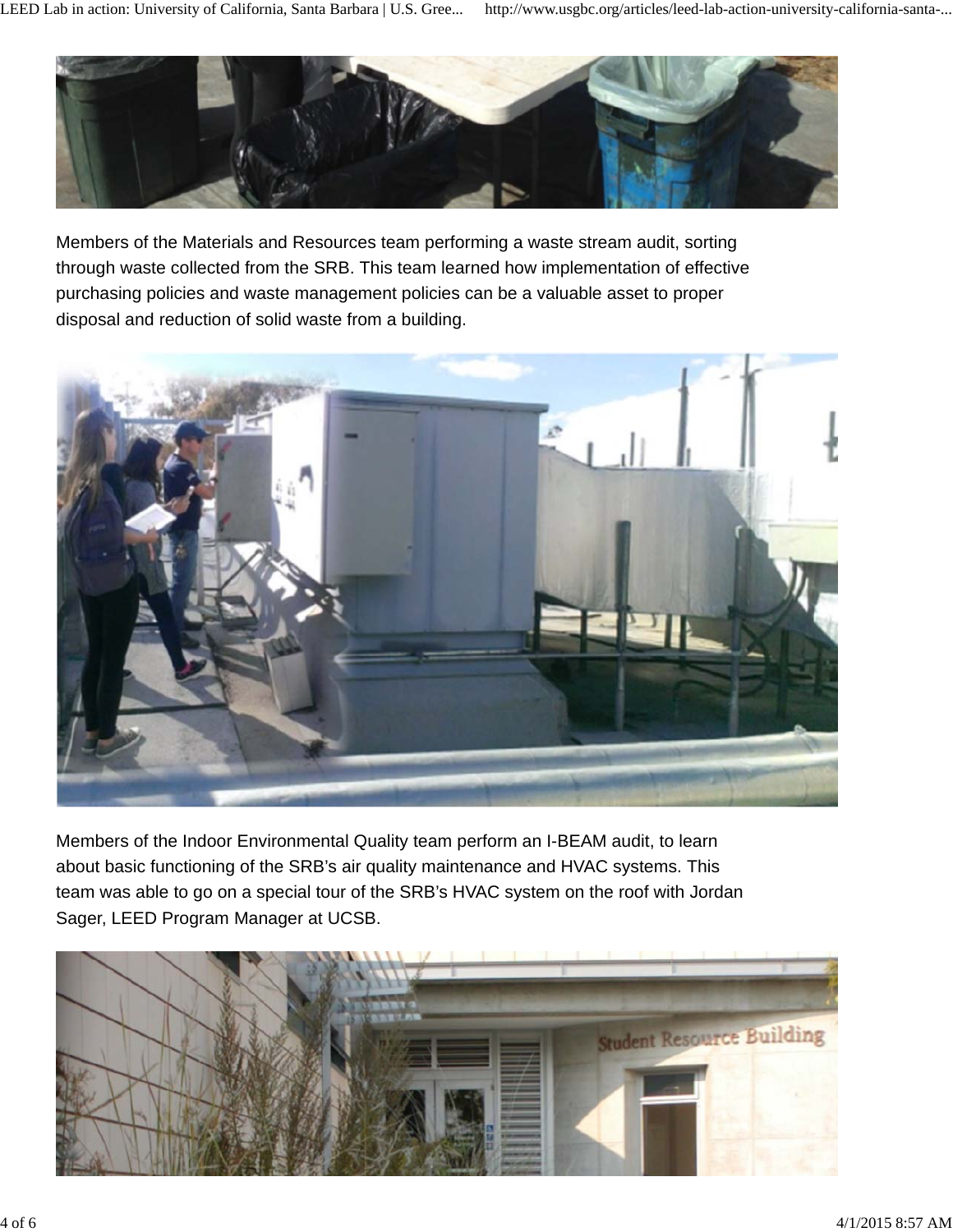

Members of the Sustainable Sites team toured the building's surrounding landscapes and found much to be proud of in terms of site management. Highlights from the tour included widespread use of reclaimed water for irrigation and this representative garden of native vegetation utilized by the historic Chumash Indian tribe.



Student reception of the LEED Lab class at UCSB has been overwhelmingly positive, and they've described their experience in the course as educational, insightful, interactive, and unprecedented. Asked to reflect on their experience with the course thus far this year, students contributed the following comments:

 "It has been a fun, fulfilling, interactive process! I'm getting academic credit to gain real-world knowledge in a first-hand way."

 "An awesome hands-on experience. It has given me valuable insight into how the certification process works from start to finish, including all the unexpected speed bumps along the way."

"LEED Lab has increased my knowledge of the Green Building field and has opened my eyes to a really interesting and growing profession."